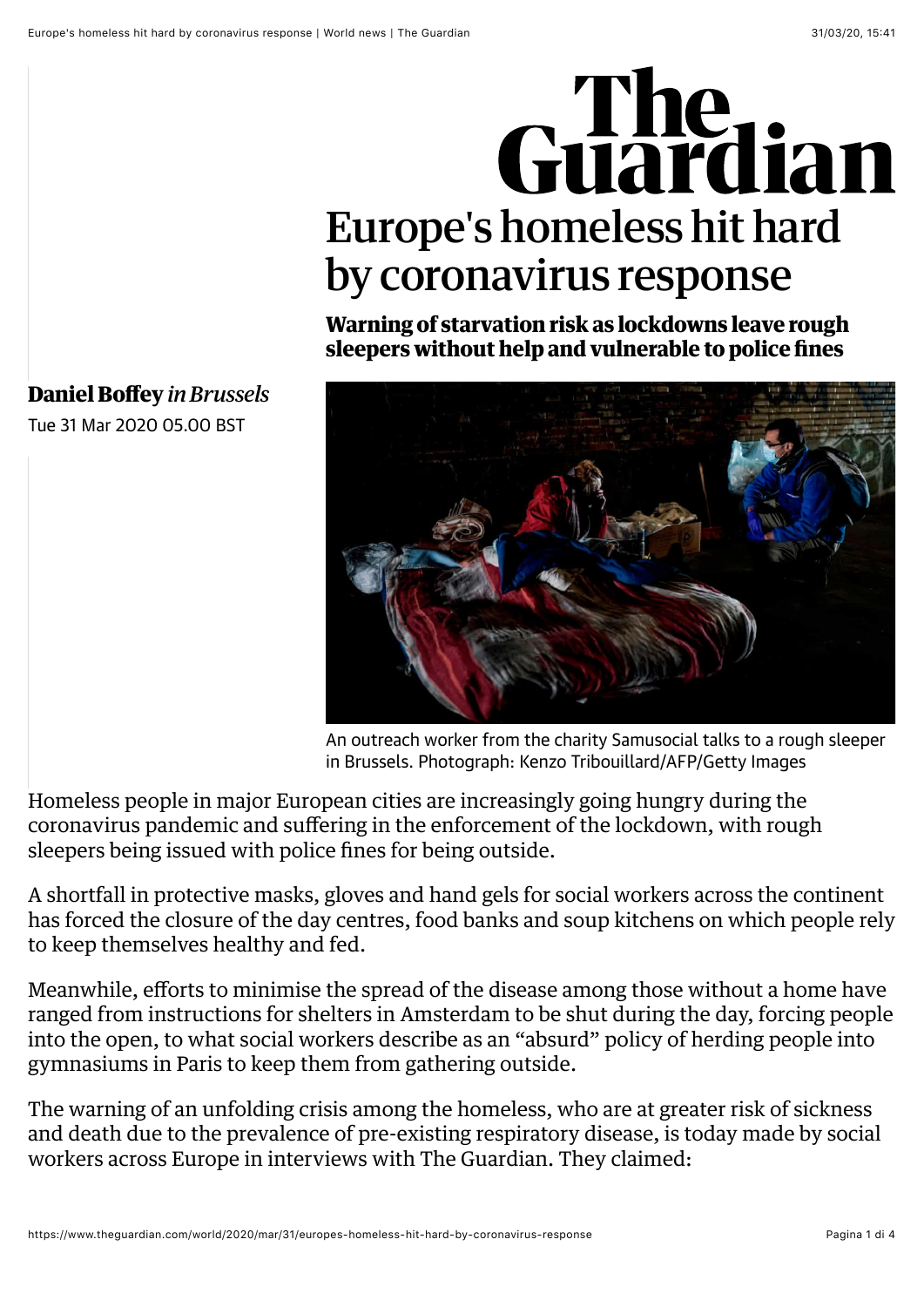Police in Italy have been handing fines to homeless people, prompting the Italian Federation of Organisations for Homeless People to write to the interior ministry appealing for leniency: "They cannot stay at home because they do not have a home," the federation said. "It has happened in different cities", said Michele Ferraris, the federation's spokesman. "There is an economic sanction which they cannot pay, and they have to go to the magistrate. They are not on the street for fun."

Rough sleepers and families living in temporary accommodation, including children, were not able to get enough food. "Normally in Brussels you don't have people starving, people can find food, but now even that is a problem for people on the street", said Mauro Striano, a policy officer for a Brussels-based NGO, the European Federation of National Associations Working with the Homeless. Laura Slimani from the Federation of Solidarity Actors in France said: "Food aid is in a problematic situation [in Paris] because of the lack of protective material [for social workers at food banks and day centres]. Last week and until now it is one the big problems."

The coronavirus pandemic has hit Europe at a time when record numbers of people are living without a home. There are an estimated 700,000 people on the streets or in shelters on any given night in the EU and the UK, up 70% from a decade ago, and the figures are still on the rise in every country apart from Finland. Panicked social workers in Prague were being forced to sew together masks and gloves from scrap material due to the lack of protective equipment. "There is nothing," said Stepan Ripka, from the Czech NGO Platform for Social Housing. "People have been sewing textile protections together at their home. Once we have the first positive case in the social services it will be a big problem, because people will want to look after themselves".

The European commissioner for jobs and social rights, Nicolas Schmit, told the Guardian that the fragile state of the system had shown that the policy of economic austerity in the wake of the 2007 financial crisis failed Europe.

Schmit, a former minister in Luxembourg, appealed to governments during recent meetings of ministers to use EU funds avoid more deaths among the most vulnerable.

"Living on the street has a huge impact on mental as well as physical health – the homeless are therefore particularly at risk", the commissioner said. "They often already have pathologies and therefore are considered to be more vulnerable. The coronavirus will also affect those who accompany the homeless. It is important that the workers are protected too."

Schmit added: "I say austerity has failed. Austerity has created a lot of social failures, but also social scars in our society… I think of the idea of cutting back on the welfare state, cutting back all the time on public expenditure, the idea that housing can be just resolved by the market. Well, this has not worked."

Ruth Owen, the deputy director at the European Federation of National Associations Working with the Homeless, said there had been positive moves in recent days in London, Paris, Prague, Barcelona and elsewhere in the requisitioning of hotels, holiday homes and Airbnb properties for homeless people.